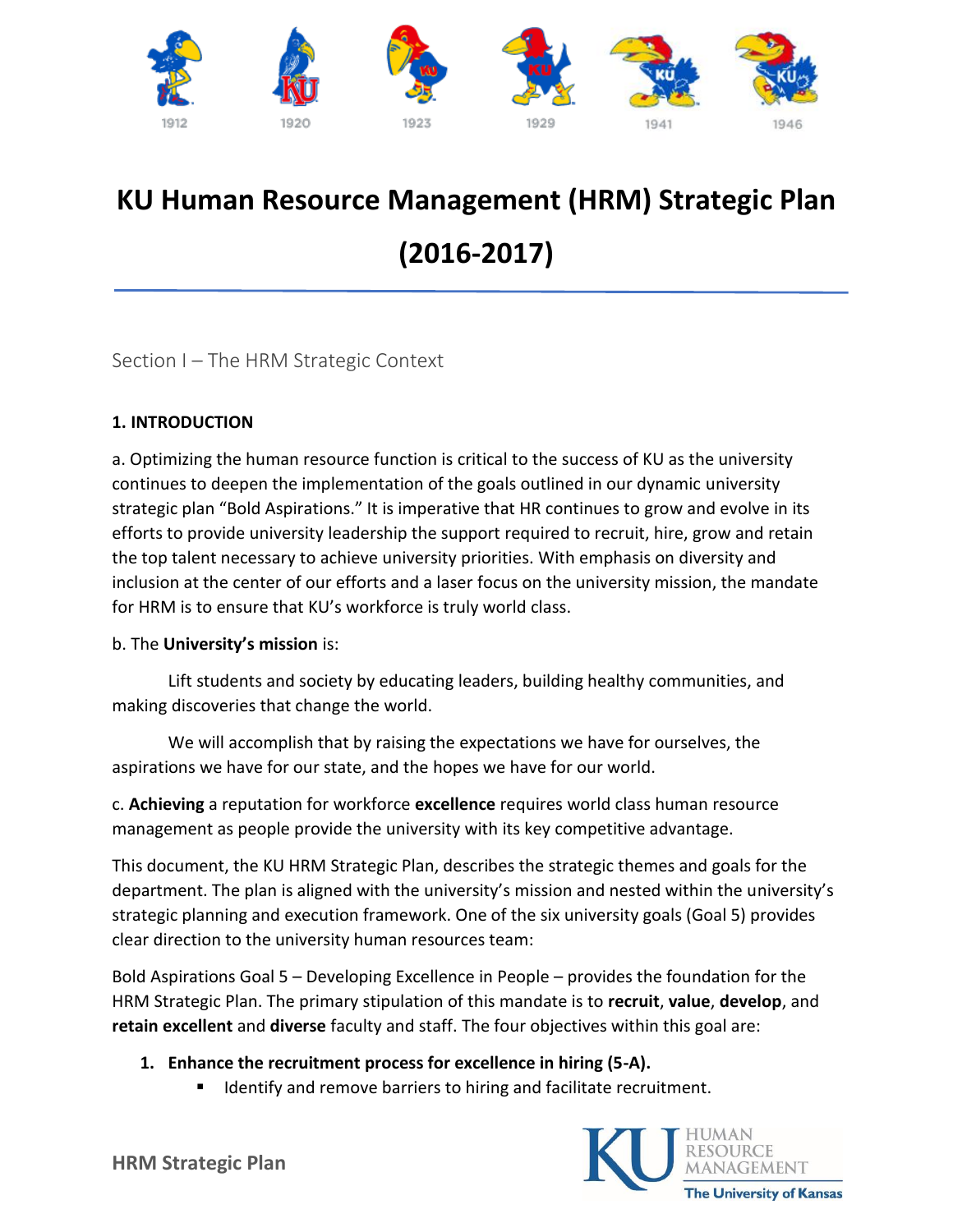- **IMPLEMENT ING.** Hiring for Excellence protocols.
- **2. Develop and retain talent and leadership at all levels to thrive in an era of change (5- B).**
	- **Expand and enhance training, mentoring and leadership development** opportunities.
	- **Increase the visibility and recognition of KU faculty and staff expertise.**
	- Enliven the KU campus community with eminent visitors and local community talent.

## **3. Be accountable (5-C).**

- Develop and implement university-wide faculty policies for post-tenure review and mentoring.
- Utilize differential faculty workloads to enhance productivity.
- **Encourage ongoing two-way performance evaluation.**
- **4. Enhance diversity of faculty, staff and students (5-D).** 
	- Elevate the diversity leadership position to a vice provost level.
	- Provide university oversight for diversity and equity faculty, staff and students.
	- Develop and implement a campus vision and plan to coordinate diversity efforts.

## *Metrics established to determine progress toward the implementation of Goal 5 are:*

- **Professional development participation of faculty and staff.**
- Numbers of minority faculty members, staff and students.
- **Appointment processing time.**

To be truly successful in our efforts there must be a strong linkage between outcomes and inputs. HRM programs/efforts must be aligned to deliver on university goals and be rationalized by understandable analytics. Data and the decision that it drives help leaders know how their efforts are meeting university goals/objectives. While the KU HR function is doing well, there is much we can do to better align our efforts with the needs of campus wide stakeholders.

## **2. HUMAN RESOURCE MANAGEMENT – OVERVIEW OF THE CURRENT STATE**

Human Resource Management is organized into a central office, seven functional directorates and data and information systems offices. The human capital function is aligned under the Vice Provost for Administration and Finance in the Provost Office. Faculty appointments and administrative support is closely coordinated with the Vice Provost for Faculty Development.

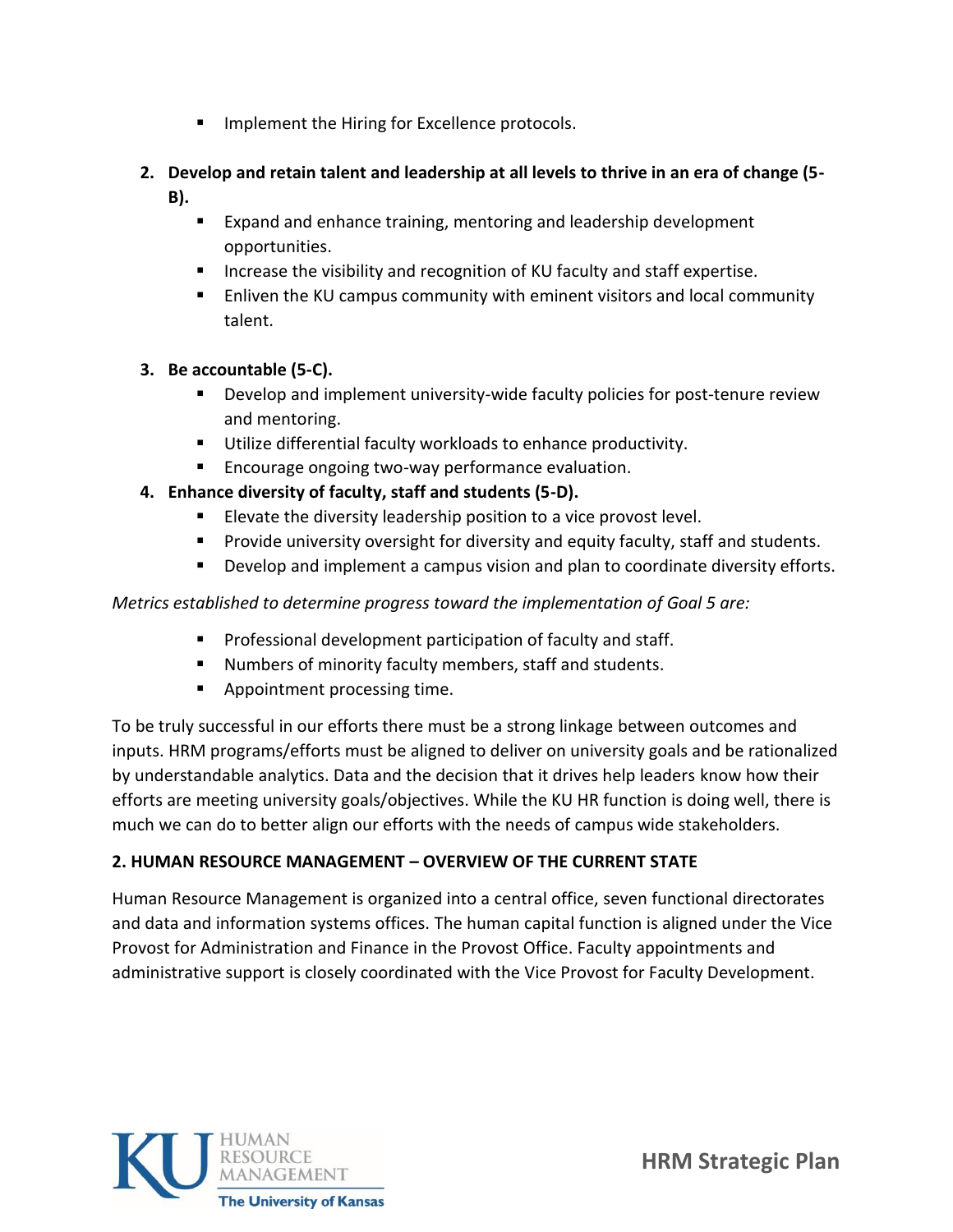The current organizational structure of HRM is available here:

<https://humanresources.ku.edu/organization-chart>

This structure was implemented in 2015 as part of the Provost Office led Changing for Excellence (CFE) initiative. The reorganization occurred at the same time that the university implemented a shared service initiative. The Shared Service Centers (SSCs) are designed to absorb much of the transactional personnel actions at the university that used to be split between units and central HR. HRM and the SSCs are in the process of more clearly defining roles and responsibilities for each organization. This version of the HRM strategic plan will be shaped with the assumption that the migration of transactional HR processing to the SSCs is complete.

## **3. THE HRM OPERATING CONTEXT**

Human Resource Management reflects the centralized/strategic human capital function that operates within a complex and dynamic environment. There are a range of both external and internal challenges that intersect with the unique KU culture(s). The role of HRM within this complex environment is to provide advice and support to university leaders from the Chancellor through line management to optimize the performance of KU's large and diverse workforce.

a. The operational model for HRM that reflects our support of university leaders and our responsibility to the workforce is articulated in the following diagram:



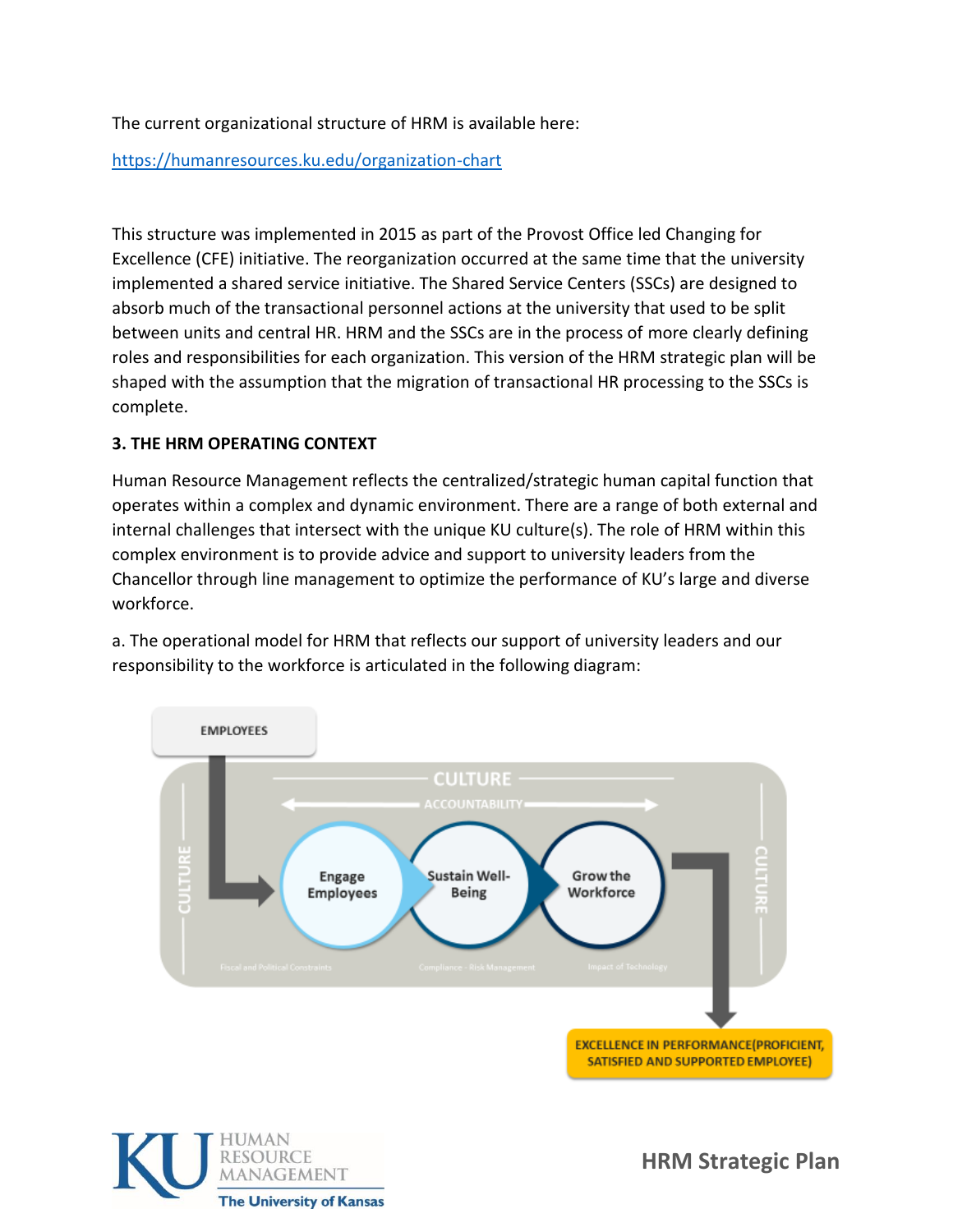This blueprint highlights the importance of making HR services more accessible to our customers throughout the lifecycle of their employment with the university. This customer centric emphasis is balanced with an understanding that HR is also responsible for the driving the continuous growth of strategic talent across the university.

Three principles at the heart of the HRM operating model are:

1. Alignment with the **university mission**: mapping HR processes and outcomes to **student success** and facilitating **successful research** has to guide how we operate. A 2016-2017 HRM aspiration is to define how we measure our work relative to student and research success.

2. **Agility** is key. When HRM demonstrates agility, flexibility and collaboration, it **unlocks efficiency** and **effectiveness** throughout the university.

3. **Continuous** growth and **evolution** is imperative. The world around us is changing and the nature of higher education is continually evolving – we have to be prepared to **shatter the boundaries of HR functions** at the university to stay relevant to our customer.

Leveraging technology is fundamental to fully realizing the potential of the university HR operating model. A key feature of the model is an emphasis on digital excellence: cloud-based delivery, technologies that facilitate collaboration, and analytics capabilities to deliver timely insights.

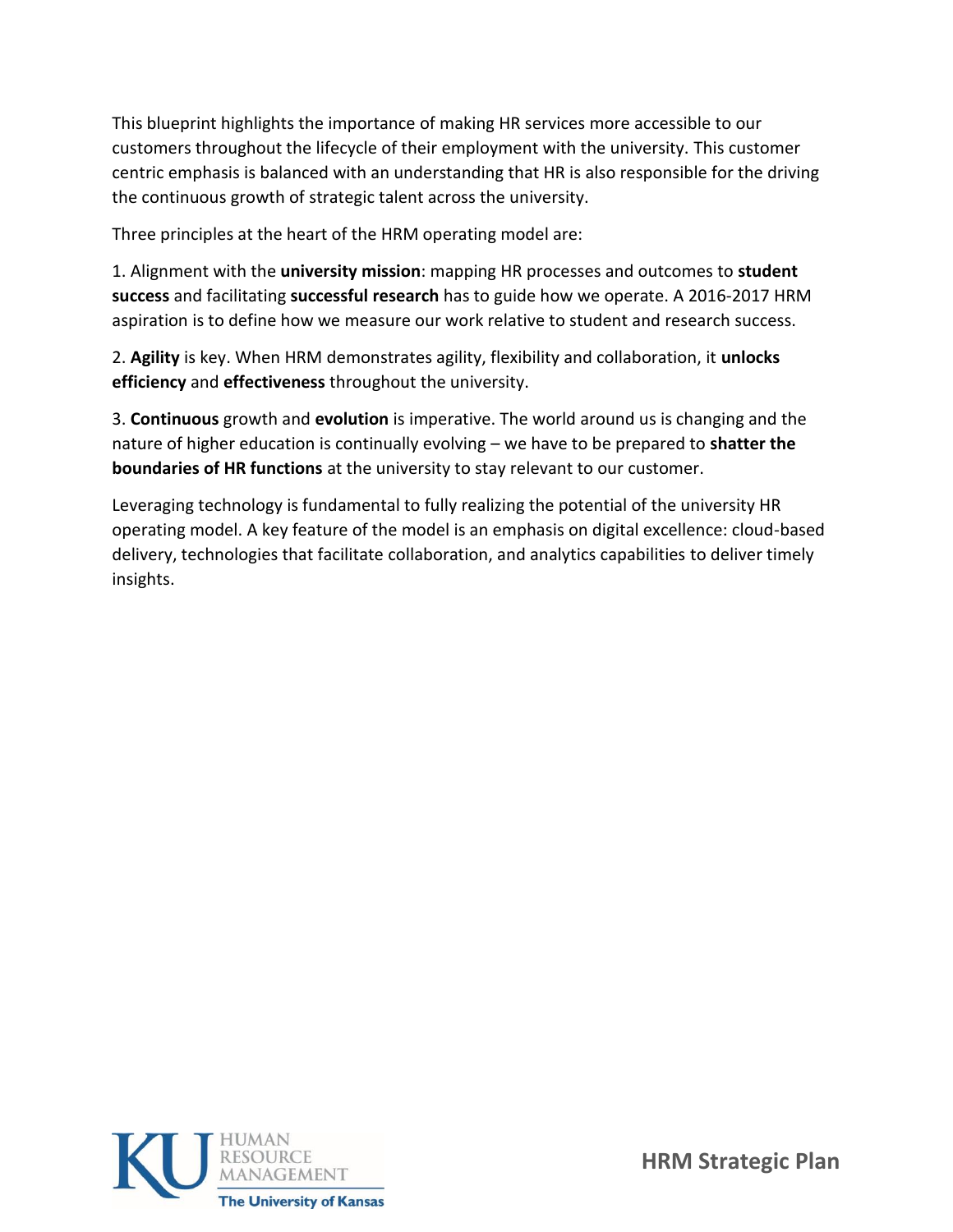b. A SWOT analysis of HRM provides the foundation to understand the organization's operating context at the university.

|          | <b>HELPFUL</b>                            | <b>HARMFUL</b>                                     |
|----------|-------------------------------------------|----------------------------------------------------|
|          | (for our mission/goals)                   | (for our missions/goals)                           |
|          | <b>Strengths</b>                          | <b>Weaknesses</b>                                  |
|          | <b>Exceptional functional expertise</b>   | Transactional vs. Strategic                        |
|          | Mature HR processes and services          | Integrated and synchronized services               |
|          | Superior customer service mentality       | Organizational self-assessment/growth<br>$\bullet$ |
| INTERNAL | Relatively flat organizational            | mechanism                                          |
|          | structure                                 | Systemic employee development                      |
|          |                                           | Immature data approach                             |
|          |                                           | Holistic employee recognition protocol             |
|          | <b>Opportunities</b>                      | <b>Threats</b>                                     |
|          | Partnership expansion                     | <b>Fiscal environment</b>                          |
|          | Data driven customer support<br>$\bullet$ | Holistic/integrated HR approach across             |
|          | <b>HR Brand Management</b>                | all employee classes                               |
|          | Differentiation of HR services from       | Info systems $-$ currency and                      |
|          | HRM to SSCs to units                      | integration                                        |
| EXTERNAL | Career management fluidity                | Synchronization of HR with the                     |
|          | Establish a clear "seat at the table"     | university strategic direction                     |
|          | Implement lean practices                  |                                                    |
|          | Improve employee-facing HR                |                                                    |
|          | systems                                   |                                                    |
|          | Improved external communications          |                                                    |

Sustained fiscal challenges will continue to impact the pace of change that HRM is able to sustain across our numerous initiatives. Of particular note is the delay in implementing updates to our core information system (People Soft – HR/Pay). There will also remain a degree of bureaucratic inefficiency as long as the personnel function for our staff and faculty populations remains largely separate.

Internal to HRM there is a lack of integration across all of our units. There is also a lot of space to further the personal and professional development of the HR team. Truly transitioning the department to a data based decision model remains illusory but critical to our success. It is also imperative that HRM deepen our self-evaluation/lessons learned process as we remain committed to a culture of continuous improvement.

At the same time, the organization has an amazingly capable and committed workforce. Our processes are generally meeting the needs of our customers and in many instances reflect industry best practices. Our commitment to always looking for ways to improve end-user experience is notable and an area to sustain.

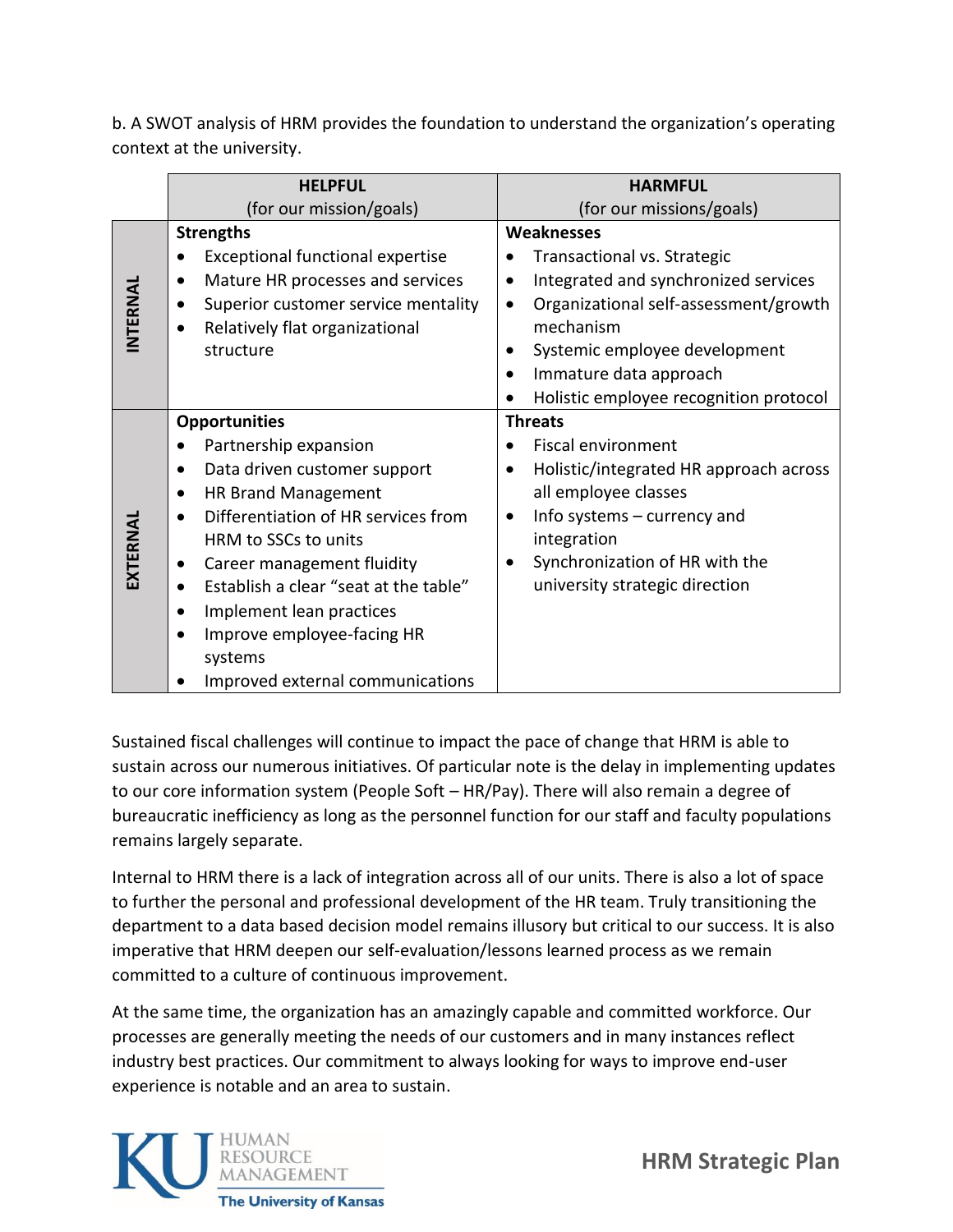Growth opportunities are numerous even though, pragmatically, they need to be prioritized based on fiscal and staff capacity constraints. A data driven customer support model remains a clear top priority. It is also important to stay engaged across campus with a deliberate effort to improve and sustain our brand awareness.

The following section outlines 2016-2017 HRM priorities as we look to better align our work with university strategic imperatives and address both the challenges and opportunities highlighted above.

# Section II – Vision, Mission, Values and Goals

## **1. Vision Statement:**

Empowering a Community of Excellence

## **2. Mission Statement:**

Through the delivery of innovative, valuable and timely services, HRM guides and supports an inclusive community of excellence where people flourish.

## **3. HRM Values**

## **Integrity by…**

Always treating others with respect, courtesy and fairness. Maintaining confidentiality and professionalism at all times.

# **Diversity by…**

Recognizing and respecting the value of differences; acknowledging and appreciating the contributions of others.

## **Freedom of expression by…**

Expressing candid views without the fear of recrimination; encouraging and acknowledging new ideas.

# **Team spirit by…**

Communicating openly and honestly in a constructive and supportive manner; sharing ideas and resources.

## **Accountability by…**

Taking personal and professional responsibility for our actions, maintaining a consistently high level of performance. Promote transparency in decision-making.

## **Excellence by…**

Establishing a high performance culture designed to achieve exceptional outcomes.

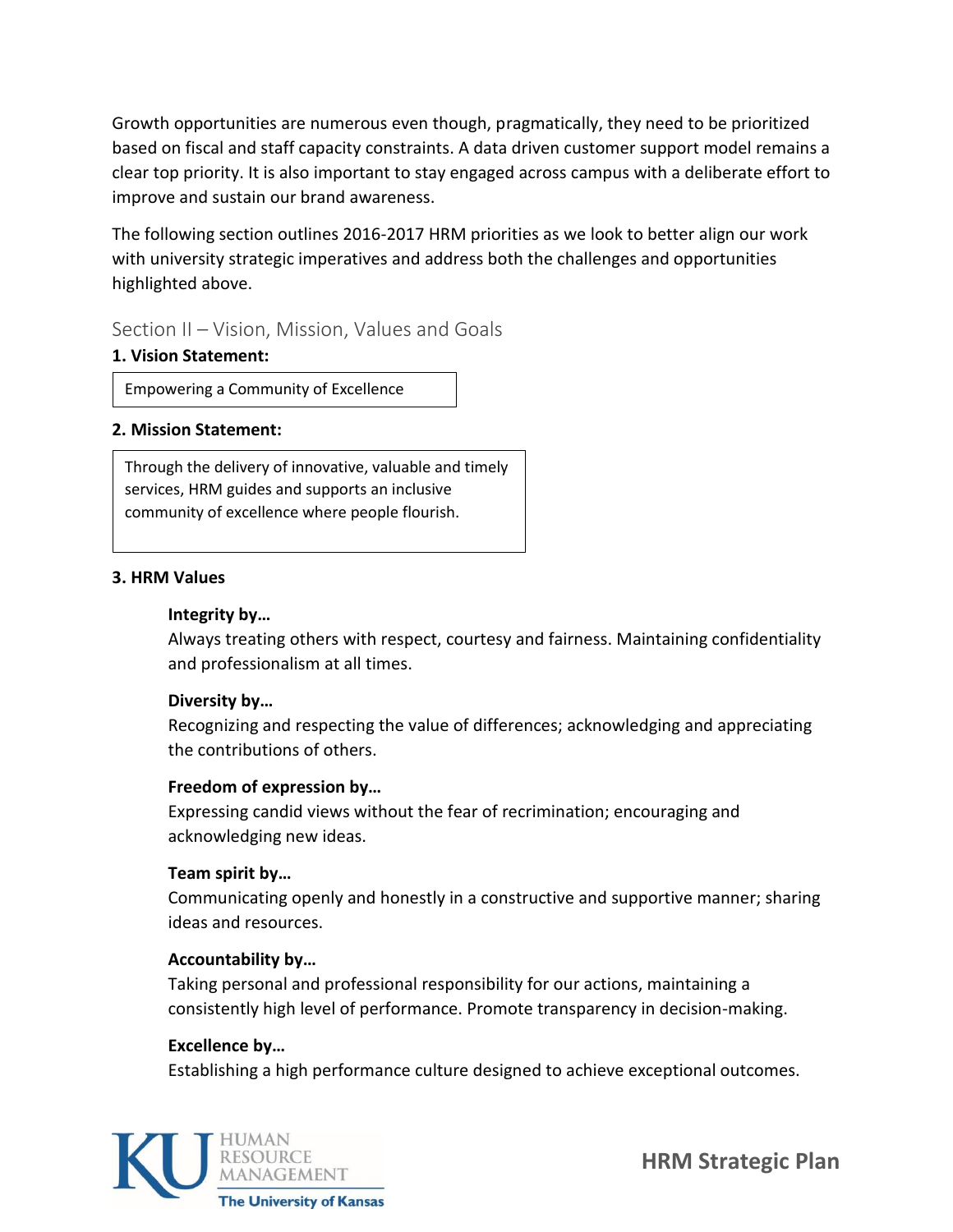## **4. Strategic Themes for Human Resources**

KU's success is largely dependent upon the quality, reputation and productivity of its people (human capital). Human Resource Management is committed to regular analysis of our services to ensure that we are addressing the long term people needs of the university. Over the next 12 to 18 months HRM will focus on the following five strategic themes:

1. **Recruit** and **retain** a highly talented and **diverse** workforce. Recruitment is about the ability of the university to source new employees, keep the organization operating and improving the quality of the human capital employed in units across campus. The quality of the recruitment process is the main driver for the satisfaction of managers with the services provided by Human Resources.

The goals associated with this strategic theme include:

- **Develop and resource a formal staff recruitment strategy.**
- Integrate a focus on workforce diversity into all aspects of the recruiting process.
- **Establish a centralized job posting/advertising initiative.**
- Complete the integration of Brass Ring/IBM onboarding with HR/Pay.
- **Redesign new employee orientation.**
- (Aspirational) Manage the executive recruitment process for the university.
- (Aspirational) Consolidate faculty recruitment, onboarding and retention efforts within HRM.
- 2. **Enhance** (and measure) **end-user experience.** At the core of HRM's business model is customer service. Our ability to provide the right information in a timely manner will define our value to our campus business partners. Nested within this foundational responsibility is the ability to measure the impact we are having on the university – both positive and negative. Ultimately we will improve our support by using data to drive the decisions that we are making.

The goals associated with this strategic theme include:

- Evolution/refinement of the HR tiered customer service model.
- **Transition from Fresh Desk to Service Now.**
- **Develop and implement an HR technology plan.**
- **Establish data-driven decision making protocols for each department.**
- Sustain the HR brand awareness effort.
- 3. **Grow** the KU **workforce**. Our university needs a vibrant, skilled and engaged workforce. As the university continues to evolve the capacity of our employees needs to grow to meet the demands of running an increasingly complex organization. In recent university-wide surveys professional development has consistently been identified as the top concern of our employees.

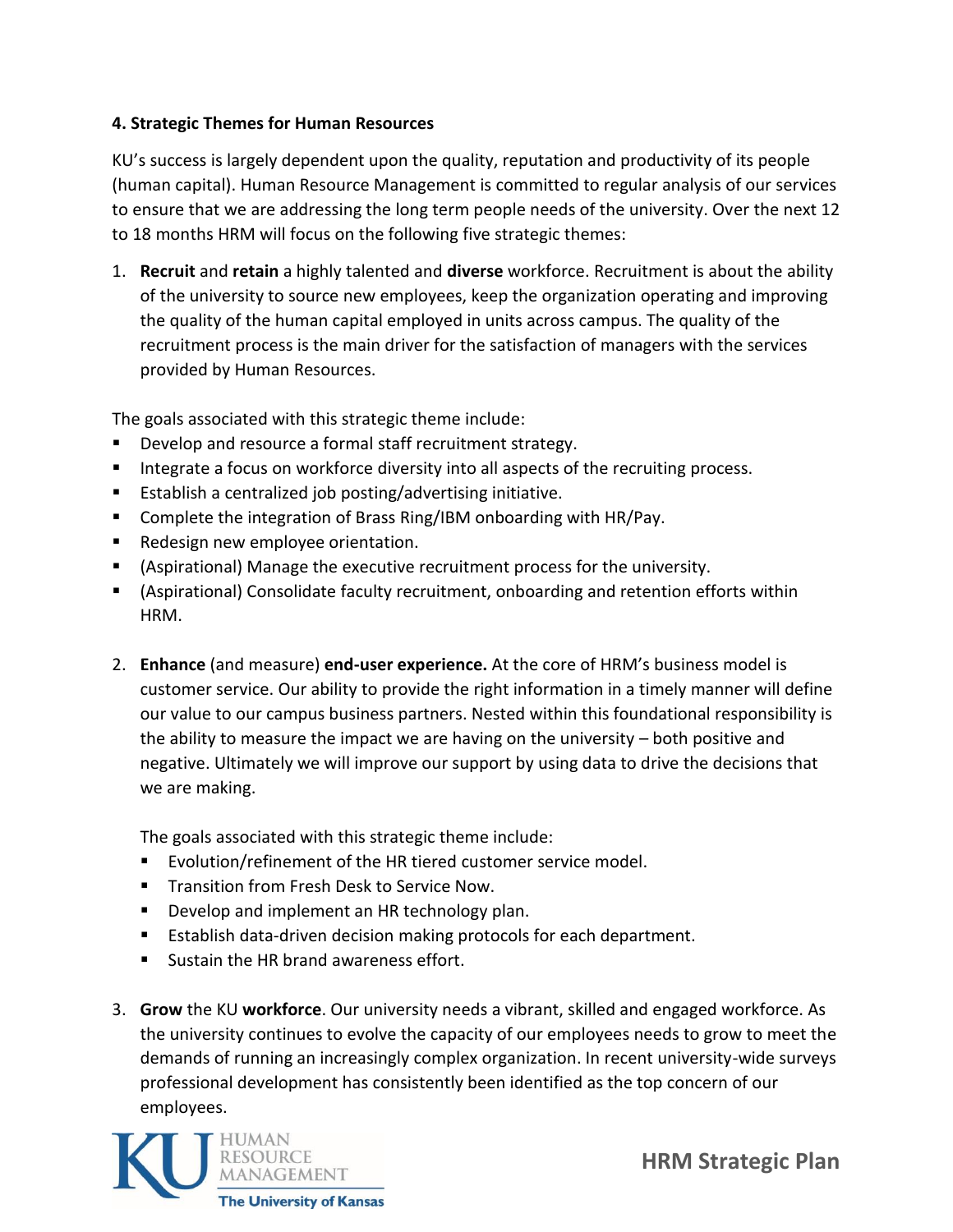The goals associated with this strategic theme include:

- Full implementation of performance management and a campus wide commitment to a continuous employee engagement model.
- **IF** Integration of the learning management system with the performance management module.
- Fully implement recommendations from "Leading Up the Hill"/build content consistent with the Learning Development Roadmap recommendation.
- 4. **Workplace culture enhancement**. A positive culture unleashes the power and energy of each of our employees. A great culture is a living entity and needs to continue evolving over time. Organizations get the best out of their people by establishing a one-team mindset and an attitude of trust.

The goals associated with this strategic theme include:

- Sustained commitment to diversity and inclusion with HRM leading inclusion efforts.
- Co-lead the execution of and follow-up to the Campus Climate Survey.
- **Strengthen accountability protocols across campus.**
- Maintain compensation visibility and commit to providing a competitive and appropriate salary for each employee.
- 5. (*Aspirational*) **Workforce Strategic Planning**. Workforce planning is a systematic, fully integrated organizational process that involves proactively planning ahead to avoid talent surpluses or shortages. It is based on the premise that the university can be staffed more efficiently if we forecast our talent needs as well as estimating the actual supply of talent that is or will be available.

The goals associated with this strategic theme include:

- **Affirmative Action planning that supports shaping the right workforce.**
- **Cross campus analysis of the current "people" status in each unit including a 1-3-5-10** year trend analysis.
- **E** Establish a workgroup to map the university business strategy against the university people strategy

## **5. Action Plans:**

**Strategic Theme 1: Recruit** and **retain** the best possible workforce.

| Objective                                                                                    | <b>Completion</b> | <b>Action Steps</b> | <b>Responsibility</b> | KPI |  |
|----------------------------------------------------------------------------------------------|-------------------|---------------------|-----------------------|-----|--|
| 1.1 (Proposed Goal) Develop and resource a formal staff recruitment strategy. (Angie will    |                   |                     |                       |     |  |
| form a work group in Oct 16 with an intent to launch a pilot strategy within Admin & Finance |                   |                     |                       |     |  |

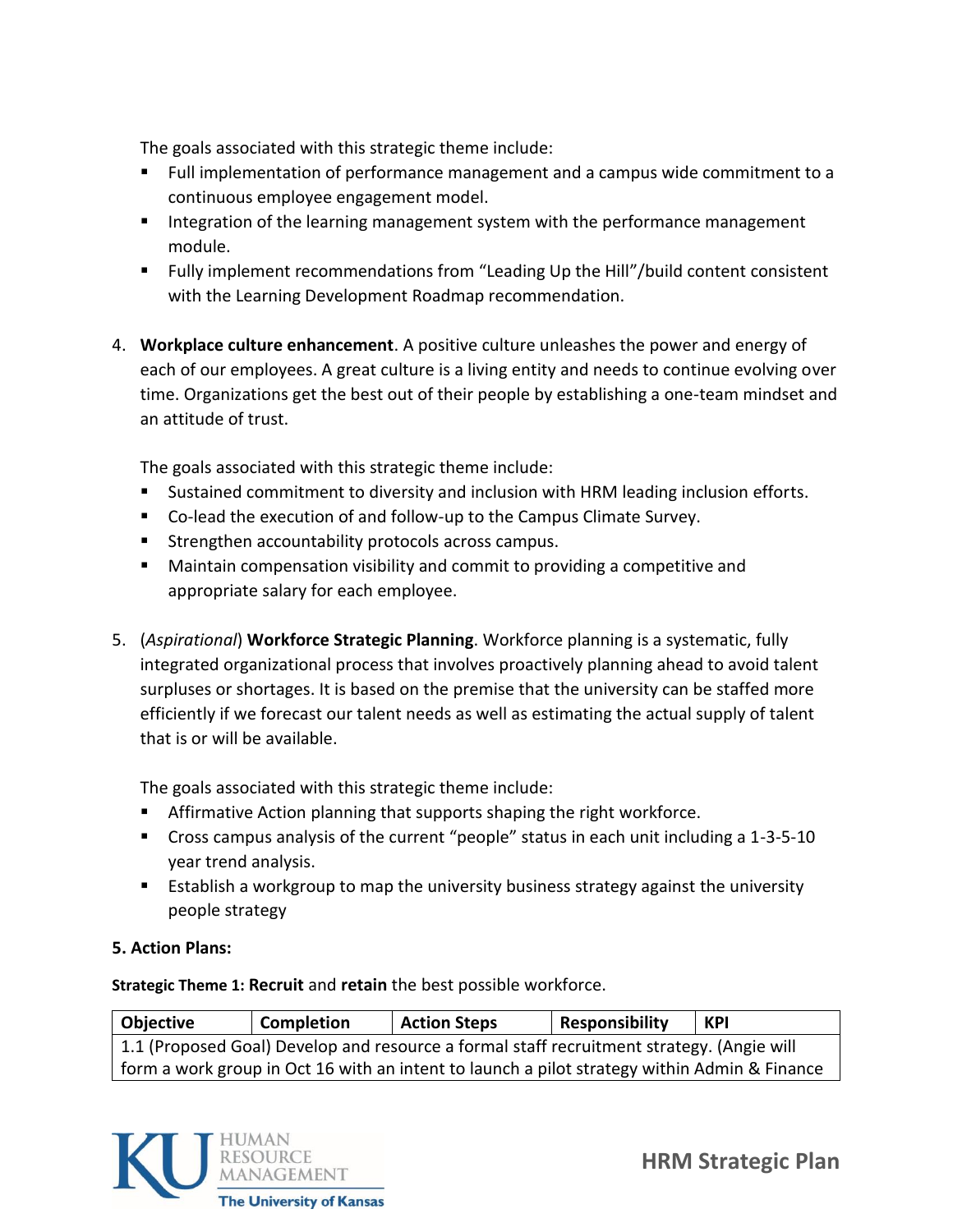prior to the end of AY 17. A key element of the strategy will be improving KU's diversity hiring protocols.)

| 1.1a | <b>Fall 2016</b> | Form work group | Angie Loving | ΝA              |
|------|------------------|-----------------|--------------|-----------------|
| 1.1b | Spring 2017      | Conduct pilot   | Angie Loving | % diverse hires |

| <b>Objective</b> | <b>Completion</b>                                                               | <b>Action Steps</b> | <b>Responsibility</b> | <b>KPI</b>      |  |
|------------------|---------------------------------------------------------------------------------|---------------------|-----------------------|-----------------|--|
|                  | 1.2 (Proposed Goal) Establish a centralized job posting/advertising initiative. |                     |                       |                 |  |
| 1.2a             | <b>Fall 2017</b>                                                                | 3G integration      | Angie Loving          | Post to hire to |  |
|                  |                                                                                 |                     |                       | onboard time    |  |
| 1.2 <sub>b</sub> | Summer 2018                                                                     | Campus wide         | Angie Loving          | Post to hire to |  |
|                  |                                                                                 | by summer 18        |                       | onboard time    |  |

| Objective        | <b>Completion</b>                                                                      | <b>Action Steps</b>        | <b>Responsibility</b> | <b>KPI</b>                           |  |  |
|------------------|----------------------------------------------------------------------------------------|----------------------------|-----------------------|--------------------------------------|--|--|
|                  | 1.3 (Proposed Goal) Complete the integration of Brass Ring/IBM onboarding with HR/Pay. |                            |                       |                                      |  |  |
| 1.3a             | Functional by 15<br>Dec 16                                                             | Person data<br>integration | Pam Burkhead          | % employees<br>not manually<br>keyed |  |  |
| 1.3 <sub>b</sub> | Fully functional by<br>1 Jul 17                                                        | Full data<br>integration   | Pam Burkhead          | <b>SAB</b>                           |  |  |

| Objective        | <b>Completion</b>                                      | <b>Action Steps</b>   | <b>Responsibility</b> | <b>KPI</b> |  |  |  |
|------------------|--------------------------------------------------------|-----------------------|-----------------------|------------|--|--|--|
|                  | 1.4 (Proposed Goal) Redesign new employee orientation. |                       |                       |            |  |  |  |
| 1.4a             | Fall 16                                                | Add diversity         | L&D and OMA           | % new      |  |  |  |
|                  |                                                        | program awareness     |                       | employees  |  |  |  |
|                  |                                                        |                       |                       | completing |  |  |  |
| 1.4 <sub>b</sub> | Summer 17                                              | Provide both on-line  | L&D                   | <b>SAB</b> |  |  |  |
|                  |                                                        | and instructor led    |                       |            |  |  |  |
| 1.4c             | Summer 17                                              | Mandatory for staff   | <b>HRM</b>            | <b>SAB</b> |  |  |  |
| 1.4 <sub>d</sub> | Summer 17                                              | Establish a phase III | Kathleen Ames-        | <b>TBD</b> |  |  |  |
|                  |                                                        | redesign work group   | Stratton              |            |  |  |  |

# **Strategic Theme 2: Enhance** (and measure) **end-user experience.**

| <b>Objective</b>                                                                  | Completion | <b>Action Steps</b>       | <b>Responsibility</b> | <b>KPI</b>        |
|-----------------------------------------------------------------------------------|------------|---------------------------|-----------------------|-------------------|
| 2.1 (Proposed Goal) Evolution/refinement of the HR tiered customer service model. |            |                           |                       |                   |
| 2.1a                                                                              | Fall 16    | FreshDesk refresher       | Abby/Mike             | % HRM staff       |
|                                                                                   |            | training                  |                       | completed         |
| 2.1 <sub>b</sub>                                                                  | On-going   | <b>Expansion of Front</b> | Abby/Mike             | % Tier 2 to Tier  |
|                                                                                   |            | Office Tier 1 capacity    |                       | 1 task transition |

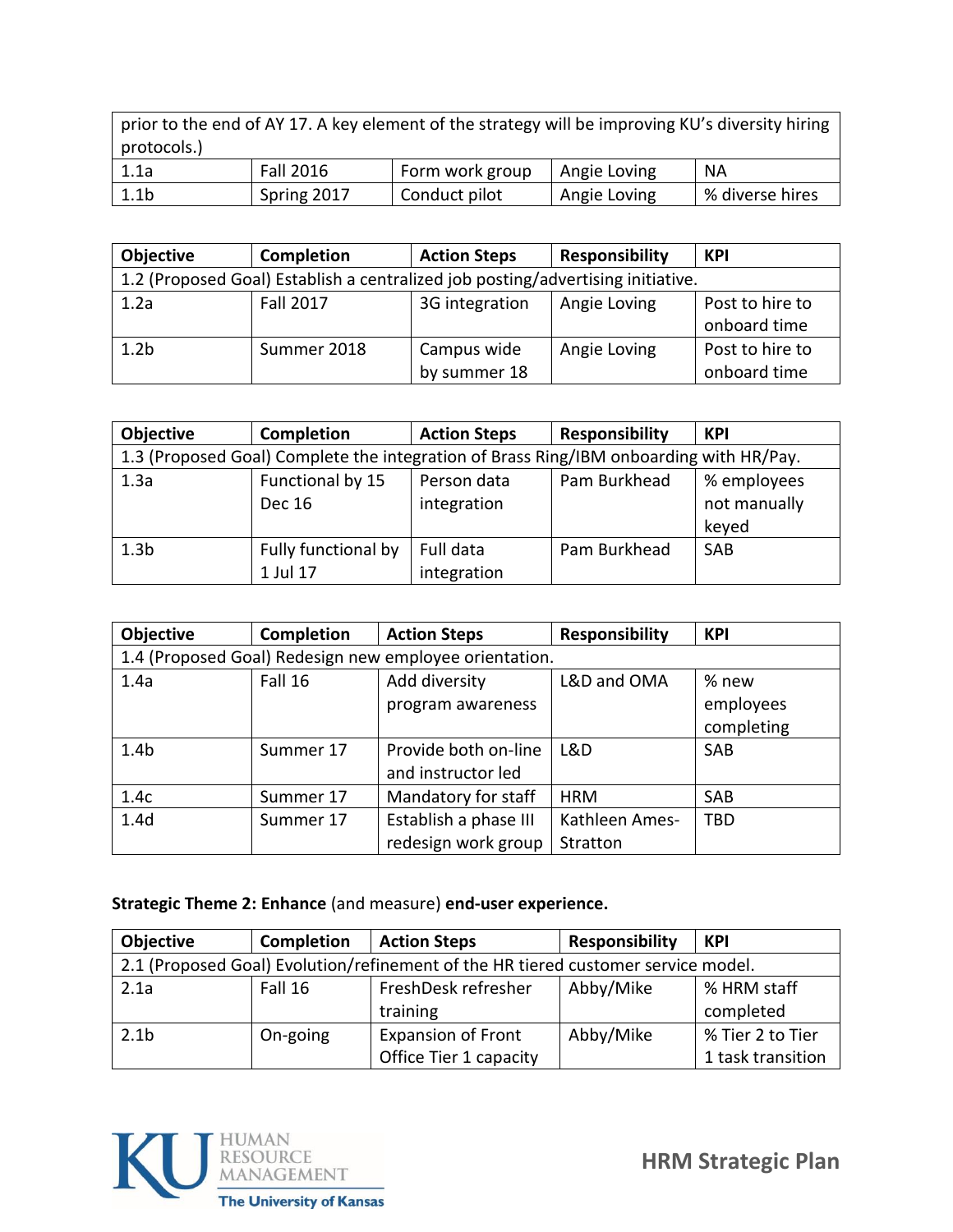| 2.1c | Fall 16 | Integrate unit Fresh  | Abby/Mike | % of tickets   |
|------|---------|-----------------------|-----------|----------------|
|      |         | Desk response rates   |           | closed on time |
|      |         | into Director Meeting |           |                |

| Objective                                                      | Completion | <b>Action Steps</b>          | <b>Responsibility</b> | <b>KPI</b>       |  |
|----------------------------------------------------------------|------------|------------------------------|-----------------------|------------------|--|
| 2.2 (Proposed Goal) Transition from Fresh Desk to Service Now. |            |                              |                       |                  |  |
| 2.2a                                                           | TBD        | ServiceNow training          | <b>Barbara</b>        | % of HRM staff   |  |
|                                                                |            | completed                    |                       | completed &      |  |
|                                                                |            |                              |                       | certified        |  |
| 2.2 <sub>b</sub>                                               | <b>TBD</b> | HRM ticketing system         | Abby/Barbara          | % of HRM         |  |
|                                                                |            | converted from Fresh         |                       | actions ticketed |  |
|                                                                |            | Desk to Service Now          |                       | in Service Now   |  |
| 2.2c                                                           | <b>TBD</b> | <b>Integrate Service Now</b> | Abby/Mike             | Customer         |  |
|                                                                |            | customer service             |                       | feedback         |  |
|                                                                |            | assessments                  |                       | volume by        |  |
|                                                                |            |                              |                       | category         |  |

| <b>Objective</b> | <b>Completion</b>                                                | <b>Action Steps</b>                                               | <b>Responsibility</b> | <b>KPI</b> |  |  |  |
|------------------|------------------------------------------------------------------|-------------------------------------------------------------------|-----------------------|------------|--|--|--|
|                  | 2.3 (Proposed Goal) Develop and implement an HR technology plan. |                                                                   |                       |            |  |  |  |
| 2.3a             | <b>Fall 2016</b>                                                 | Data group shapes the<br>initial framework                        | <b>Barbara</b>        | TBD        |  |  |  |
| 2.3 <sub>b</sub> | Spring 2016                                                      | Publish the completed<br>plan/campus<br>communication<br>complete | Mike                  | <b>TBD</b> |  |  |  |

| Objective        | <b>Completion</b> | <b>Action Steps</b>                                                           | <b>Responsibility</b> | <b>KPI</b>  |
|------------------|-------------------|-------------------------------------------------------------------------------|-----------------------|-------------|
|                  |                   | 2.4 (Proposed Goal) Determine what data-driven decision making means for each |                       |             |
| department.      |                   |                                                                               |                       |             |
| 2.4a             | <b>Fall 2016</b>  | <b>Extend HRM metrics to</b>                                                  | Daniel/Mike/Angie     | $%$ of      |
|                  |                   | cover Employment                                                              |                       | employment  |
|                  |                   | (Tableau)                                                                     |                       | engagements |
|                  |                   |                                                                               |                       | tracked     |
| 2.4 <sub>b</sub> | Spring 2016       | Initial metrics                                                               | Daniel/Mike/          | $%$ of      |
|                  |                   | established for Benefits,                                                     | Madi/Allen            | employment  |
|                  |                   | <b>Employee Relations</b>                                                     |                       | engagements |
|                  |                   |                                                                               |                       | tracked     |
| 2.4c             | <b>Fall 2017</b>  | <b>HRM Metrics complete</b>                                                   | Daniel/Mike           | $%$ of      |
|                  |                   | (including HR/Pay)                                                            |                       | employment  |
|                  |                   |                                                                               |                       | engagements |
|                  |                   |                                                                               |                       | tracked     |

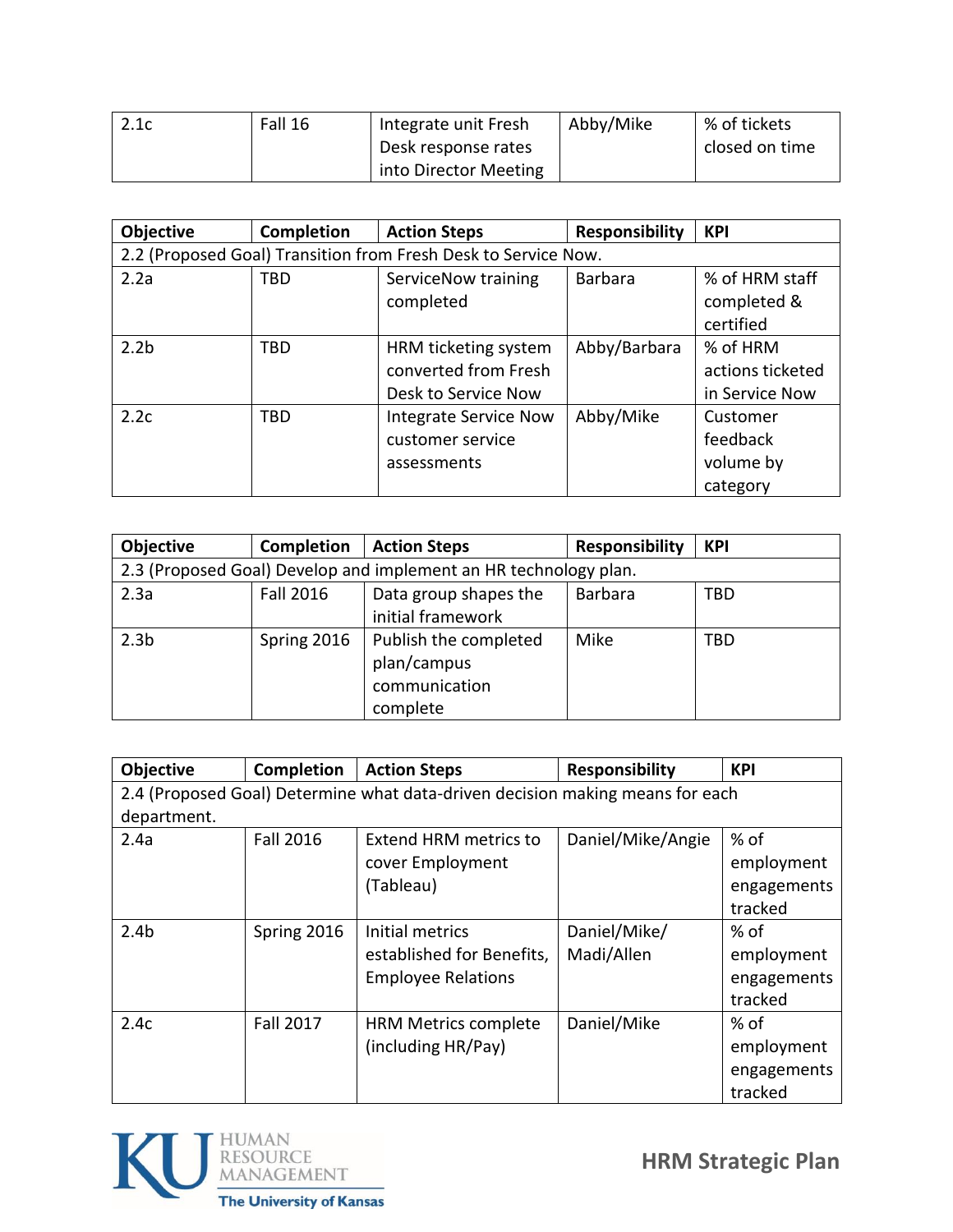| <b>Objective</b> | Completion       | <b>Action Steps</b>                                        | <b>Responsibility</b> | <b>KPI</b>   |
|------------------|------------------|------------------------------------------------------------|-----------------------|--------------|
|                  |                  | 2.5 (Proposed Goal) Sustain the HR brand awareness effort. |                       |              |
| 2.5a             | <b>Fall 2016</b> | Conduct the HRM Brand                                      | Mike                  | # of website |
|                  |                  | campaign in partnership                                    |                       | hits for HRM |
|                  |                  | with the Agency                                            |                       | brand        |
|                  |                  |                                                            |                       | campaign     |
| 2.5 <sub>b</sub> | Spring 2016      | Coordinate HRM next                                        | Mike/Abby             | <b>TBD</b>   |
|                  |                  | steps Brand awareness                                      |                       |              |

## **Strategic Theme 3: Grow** the KU **workforce**.

| Objective                                                                           | Completion  | <b>Action Steps</b>                                   | <b>Responsibility</b> | <b>KPI</b>  |
|-------------------------------------------------------------------------------------|-------------|-------------------------------------------------------|-----------------------|-------------|
| 3.1 (Proposed Goal) Full implementation of performance management and a campus wide |             |                                                       |                       |             |
|                                                                                     |             | commitment to a continuous employee engagement model. |                       |             |
| 3.1a                                                                                | Spring 2017 | Phase III of the KU                                   | Mike                  | % of        |
|                                                                                     |             | performance system                                    |                       | employees   |
|                                                                                     |             | implementation is complete                            |                       | w/on-time   |
|                                                                                     |             |                                                       |                       | performance |
|                                                                                     |             |                                                       |                       | evals       |
| 3.1 <sub>b</sub>                                                                    | Spring 2017 | Continuous performance                                | Katie                 | % of        |
|                                                                                     |             | management training                                   |                       | employees   |
|                                                                                     |             |                                                       |                       | completing  |
|                                                                                     |             |                                                       |                       | training    |
| 3.1c                                                                                | Fall 2017   | Continuous performance                                | Mike/Katie            | <b>SAB</b>  |
|                                                                                     |             | management implemented                                |                       |             |
|                                                                                     |             | across A&F                                            |                       |             |

| Objective                                                                              | <b>Completion</b> | <b>Action Steps</b>     | <b>Responsibility</b> | <b>KPI</b>    |  |
|----------------------------------------------------------------------------------------|-------------------|-------------------------|-----------------------|---------------|--|
| 3.2 (Proposed Goal) Integration of the learning management system with the performance |                   |                         |                       |               |  |
| management module.                                                                     |                   |                         |                       |               |  |
| 3.2a                                                                                   | Spring 2017       | Cost analysis of system | Barbara/Mike          | Cost vs.      |  |
|                                                                                        |                   | integration complete    |                       | resources     |  |
| 3.2 <sub>b</sub>                                                                       | <b>Fall 2017</b>  | System integration      | Barbara/Mike          | % integration |  |
|                                                                                        |                   | complete                |                       | of LMS/PMS    |  |
|                                                                                        |                   |                         |                       | transactions  |  |

**Objective Completion Action Steps Responsibility KPI** 3.3 (Proposed Goal) Fully implement recommendations from "Leading Up the Hill"/build content consistent with the Learning Development Roadmap recommendation.